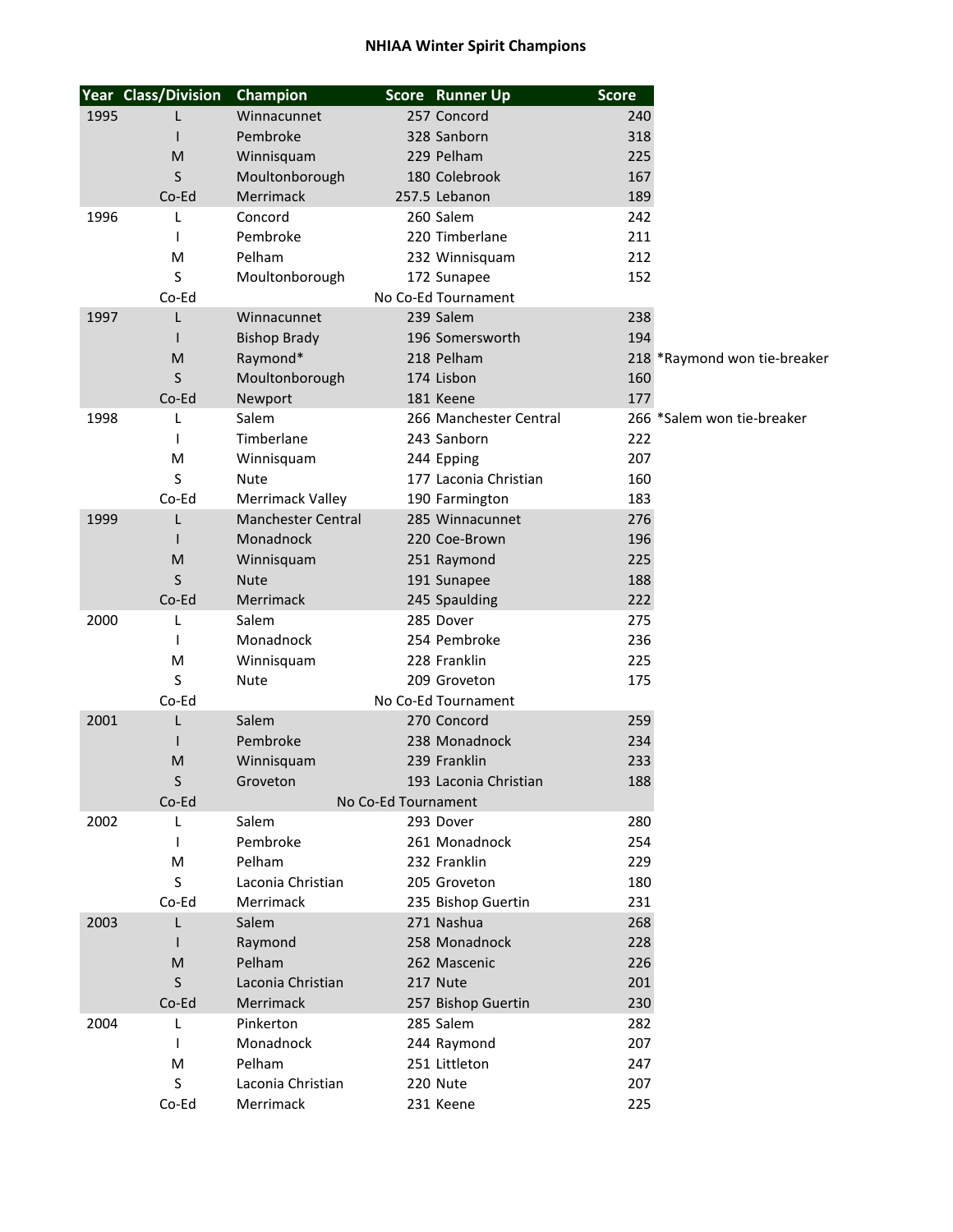## **NHIAA Winter Spirit Champions**

|      | <b>Year Class/Division</b> | Champion                  |           | Score Runner Up                                  | <b>Score</b> |                                |
|------|----------------------------|---------------------------|-----------|--------------------------------------------------|--------------|--------------------------------|
| 2005 |                            | Pinkerton                 |           | 285 Londonderry                                  | 276          |                                |
|      |                            | Pelham*                   |           | 238 Pembroke                                     |              | 238 *Pelham won tie-breaker    |
|      | M                          | Littleton                 |           | 246 Raymond                                      | 242          |                                |
|      | S                          | Gorham                    |           | 187 Laconia Christian                            | 175          |                                |
|      | Co-Ed                      | Merrimack                 |           | 271 Bishop Guertin                               | 256          |                                |
| 2006 | L                          | Pinkerton                 |           | 186 Salem                                        | 185          |                                |
|      | T                          | Pelham                    |           | 172.5 Souhegan                                   | 162.5        |                                |
|      | M                          | Littleton                 |           | 159 Winnisquam                                   |              | 159 *Littleton won tie-breaker |
|      | S                          | Gorham                    |           | 128 Nashua Christian                             | 123          |                                |
|      | Co-Ed                      | Manchester Central        |           | 171 Merrimack                                    | 170          |                                |
| 2007 | L                          | Pinkerton                 |           | 183.5 Salem                                      | 181          |                                |
|      |                            | Pelham                    |           | 170.5 Monadnock                                  | 164          |                                |
|      | M                          | Mascenic                  |           | 165.5 Franklin                                   | 161.1        |                                |
|      | S                          | Nashua Christian          |           | 121.5 Gorham                                     | 114          |                                |
|      | Co-Ed                      | <b>Manchester Central</b> |           | 179 Bishop Guertin                               | 162.5        |                                |
| 2008 | L                          | Pinkerton                 |           | 191 Salem                                        | 187.5        |                                |
|      | T                          | Laconia                   |           | 159.5 Pembroke                                   | 158.5        |                                |
|      | M                          | Winnisquam                |           | 157 Campbell                                     | 154          |                                |
|      | S                          | Sunapee                   |           | 102.5 Lin-Wood                                   | 88.5         |                                |
|      | Co-Ed                      | <b>Bishop Guertin</b>     |           | 158.5 Mascenic                                   | 141          |                                |
| 2009 | L                          | Salem                     |           | 190.5 Pinkerton                                  | 187          |                                |
|      | T                          | Pembroke                  |           | 167 Bedford                                      | 166.5        |                                |
|      | M                          | Franklin                  |           | 165.5 Winnisquam                                 | 159          |                                |
|      | S                          | Littleton                 |           | 159 Gorham                                       | 110          |                                |
|      | Co-Ed                      |                           |           | No Co-Ed Tournament                              |              |                                |
| 2010 | L                          | Pinkerton                 |           | 209 Salem                                        | 198          |                                |
|      |                            | <b>Bedford</b>            |           | 194 Pembroke                                     | 182.5        |                                |
|      | M                          | Franklin                  |           | 161.5 Campbell                                   | 156          |                                |
|      | S                          | Littleton                 |           | 180.5 Gorham                                     | 101.5        |                                |
|      | Co-Ed                      |                           |           | No Co-Ed Tournament- All Divisions Co-Ed in 2011 |              |                                |
| 2011 | ı                          | Pinkerton                 |           | 202 Merrimack                                    | 195          |                                |
|      | $\mathbf{H}$               | Goffstown                 |           | 166.5 Pembroke                                   | 163          |                                |
|      | III                        | Winnisquam                | 159.5 Bow |                                                  | 153.5        |                                |
|      | IV                         | Littleton                 |           | 171 Epping                                       | 135          |                                |
| 2012 |                            | Pinkerton                 |           | 198 Merrimack                                    | 195          |                                |
|      | Ш                          | Goffstown                 |           | 181.5 Bedford                                    | 173          |                                |
|      | III                        | Winnisquam                |           | 164 Campbell                                     | 160.5        |                                |
|      | IV                         | Littleton                 |           | 184.5 Epping                                     | 150.5        |                                |
| 2013 | T                          | Pinkerton                 |           | 200 Salem                                        | 187          |                                |
|      | Ш                          | Goffstown                 |           | 182.5 Bedford                                    | 169.5        |                                |
|      | $\mathsf{III}$             | Winnisquam                |           | 164.5 Laconia                                    | 159.5        |                                |
|      | IV                         | Littleton                 |           | 179 Sunapee                                      | 149.5        |                                |
| 2014 |                            | Pinkerton                 |           | 98.5 Dover                                       | 98           |                                |
|      | Ш                          | <b>Bedford</b>            |           | 95.5 Goffstown                                   | 92           |                                |
|      | III                        | Laconia                   |           | 86.5 Winnisquam                                  | 83.5         |                                |
|      | IV                         | Littleton                 |           | 85.5 Newport                                     | 74.5         |                                |
| 2015 | T                          | Pinkerton                 |           | 107.6 Dover                                      | 103.4        |                                |
|      | Ш                          | Goffstown                 |           | 90.2 Pelham                                      | 88.2         |                                |
|      | $\mathsf{III}$             | Trinity                   |           | 93.4 Campbell                                    | 90.7         |                                |
|      | IV                         | Newport                   |           | 70.6 Epping                                      | 70.6         |                                |